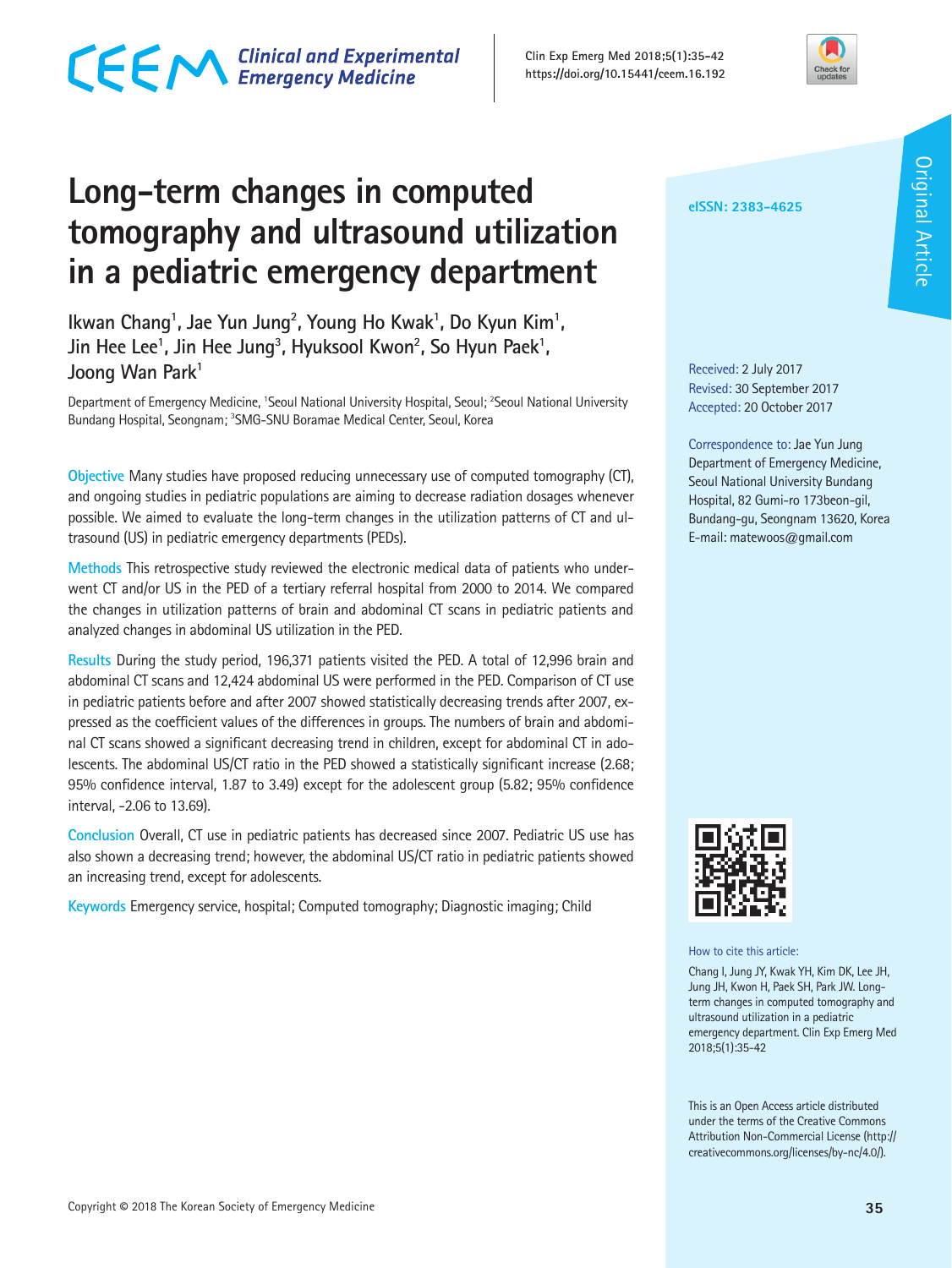### **Capsule Summary**

#### **What is already known**

*Previous studies on computed tomography (CT) in pediatric patients reported the radiation hazard of CT to children. Recent studies on the trends in CT use in emergency departments (EDs) showed that CT use has not decreased. In some articles, the trend showed an increase in CT use. In contrast to these studies, a study on the trends of CT use at pediatric ED in Korea has shown decreased usage since 2007. However, this study had shown the trend in CT and references based on data from 2000 to 2010. In addition, this article reported only the trends in CT use.*

#### **What is new in the current study**

*Our findings revealed differences in the trends before and after 2007, in which CT use decreased after 2007 and the ultrasound/CT ratio increased after 2007 at a tertiary referral hospital between 2000 and 2014. However, the results of this study cannot represent the CT and ultrasound trends of all hospitals in Korea because the data used in this study were collected in a single hospital. However, our results may be applicable to other EDs.*

### **INTRODUCTION**

Computed tomography (CT) utilization has been steadily increasing since its introduction in the 1970s, with usage increasing exponentially in the past two decades.<sup>1-5</sup> Because CT is a useful and easily accessible tool for rapid evaluation and diagnosis, its utilization has markedly increased in emergency departments (EDs).<sup>2-6</sup>

With its increased usage, however, concern has been raised regarding the development of malignant diseases upon exposure to high radiation doses. Since the 2000s, the results of several studies have suggested that increased radiation exposure increases the risk of neoplasms, especially in pediatric populations.<sup>7-12</sup> Pediatric populations have more active cellular division and smaller body areas, which lead to longer half-life for the elimination of radiation and thus greater dosage accumulation.<sup>13</sup>

Many studies have proposed reducing unnecessary CT imaging. Ongoing studies in pediatric populations aim to decrease radiation dosages as much as possible, even in situations considered mandatory for CT use.<sup>14-18</sup> In accordance with these trends, our institution has been trying to reduce unnecessary diagnostic tests, especially CT, since 2007, in order to reduce exposure of pediatric patients to radiation hazards and promote utilization of ultrasound (US) examination. This study evaluated the trends in CT and US use before and after 2007 in pediatric emergency departments (PEDs).

## **METHODS**

### **Study population**

The adult ED and PED of the study hospital (a tertiary referral hospital) have operated independently with regard to their venues, equipment, and personnel since 1985. Patients below 19 years of age are usually recommended to visit the PED. All patients who visited the PED from January 2000 to December 2014 were included in this study.

#### **Study design and data collection**

This retrospective observational study reviewed institutional electronic medical records in order to analyze trends in CT and US utilization in the PED. Demographic data (age and gender); the annual number of ED visits; total, brain, and abdomen CT examinations; and total abdominal US examinations performed in the PED were obtained from electrical medical records.

The institutional review board of our hospital approved this retrospective study (no. H-1111-110-387) and waived the requirement for informed consent.

### **Intervention to reduce CT**

Since 2007, in response to several study reports on the harmful effects of CT, PED physicians and radiologists in our institution have been working to reduce unnecessary imaging studies (especially CT) in order to reduce exposure of pediatric patients to radiation hazards.<sup>7,9,12</sup> Physicians working in the PED were trained to consider US as a CT alternative for diagnostic tests that would reduce the radiation hazards associated with CT. We also adopted a direct consulting system using a designated telephone to discuss concerns with radiologists on duty and to identify optimal and feasible alternative diagnostic methods. The decision to perform a CT scan was made by PED clinicians after physical examination and history taking. If an unnecessary CT exam occurred in the PED, feedback was provided to the PED physicians. Since 2009, PED physicians have applied the CT guidelines from the PECARN (Pediatric Emergency Care Applied Research Network) to identify minor head trauma in pediatric head trauma patients.<sup>19</sup> In order to identify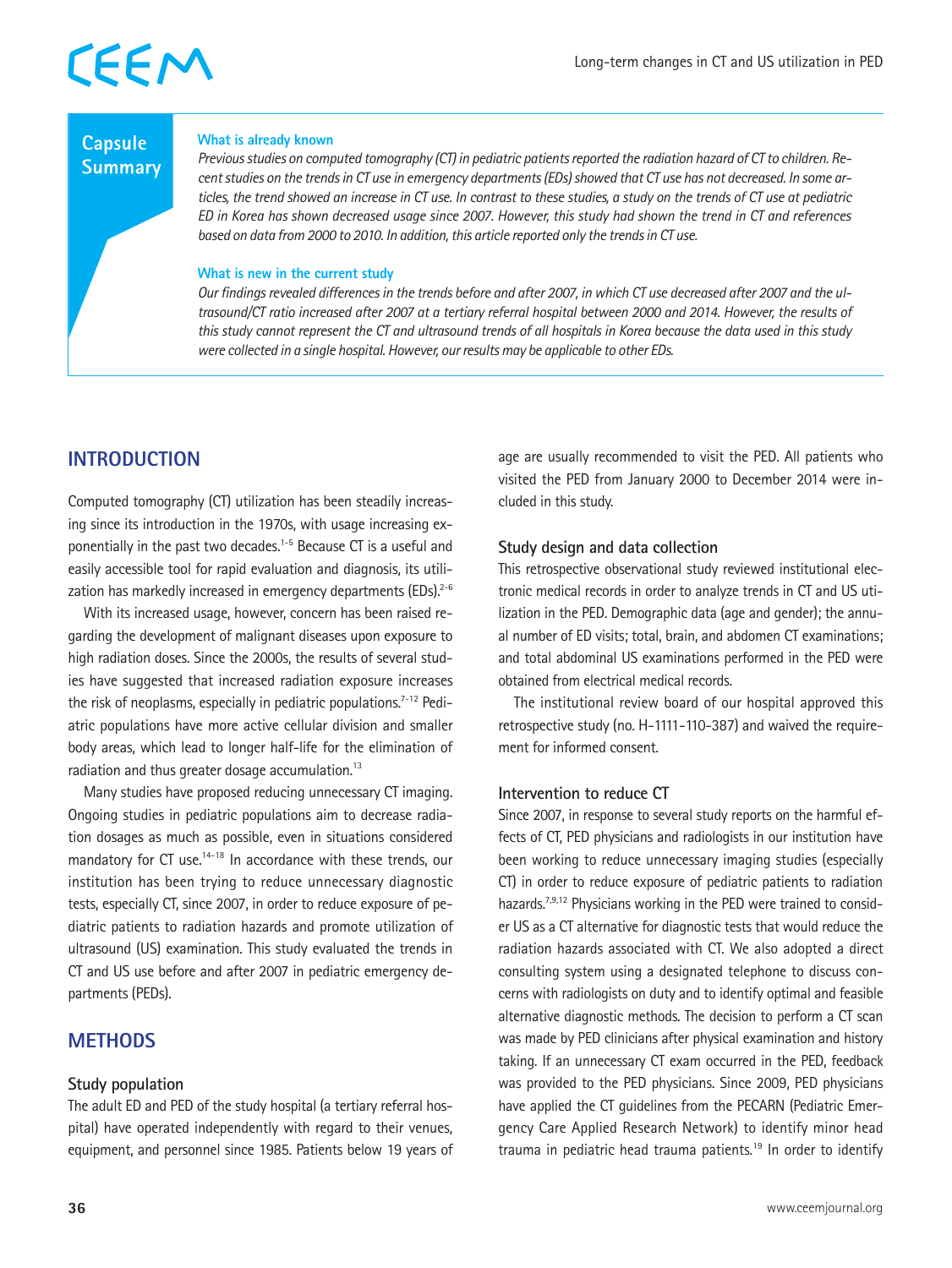safety issues due to changes in the trends of CT and US usage, we collected data on ward and intensive care unit (ICU) admission rates during the study periods. This study defined severe ill pediatric patients as admitted to the ward or ICU of our hospital.

#### **Study settings**

To assess the yearly trends in CT scan utilization, we compared data before and after 2007, when the direct consulting system for reducing radiation was widely accepted. Pediatric patients were defined by age (under 19 years) and divided into three age groups: infants (0 to 2 years), children (3 to 12 years), and adolescents (12 to 18 years). We categorized the CT images into the brain and abdomen, two major groups comprising the majority of imaging studies in the PED. CT scans of the brain/head/neck and abdominal/genitourinary regions were defined as brain and abdominal regions, respectively. In contrast, only pediatric abdominal US examinations were included, because the abdomen is the region most commonly scanned by US in the PED. The annual CT and US use ratios of the age groups were calculated per 1,000 ED visits during the study period. The US/CT ratios for the abdominal region were also calculated. Radiologists performed all pediatric US examinations in our institution. Emergency physicians in the PED also performed US for some emergencies such as intussusception or major trauma. However, we did not include US performed by the ED physicians in this study because the exact numbers could not be extracted from the electronic medical records.

#### **Outcomes**

The primary outcome was the trend in CT usage overall, as well as for the anatomical regions, including the brain and abdomen as well as changes in total and abdominal US usage in pediatric populations during 15 years (2000 to 2014). The secondary outcome was change in the abdominal US/CT ratio in the PED before and after 2007.

#### **Statistical methods**

The categorical variables are expressed as numbers (%). The annual trends in CT and US usage ratios and US/CT ratios for the abdominal region were calculated using Microsoft Excel 2007 (Microsoft, Redmond, WA, USA). A piecewise Poisson regression analysis was used to analyze the changing trends in CT and US use before and after 2007. The results of the regression analysis were adjusted by the annual number of visits. Piecewise linear regression analysis was used to analyze the changes in the trends and differences in US/CT ratios because these data were comprised of ratios. All statistical analyses were conducted using STATA ver. 13.0 (StataCorp, College Station, TX, USA).

### **RESULTS**

#### **CT scan utilization**

During the 15-year study period, there were 196,371 visits and 12,996 (6.6%) CT scans in the PED (Supplementary Table 1). Among all CT cases, 8,445 (65.0%) brain CT scans were performed in the PED. In addition, 2,762 (21.3%) abdominal CT scans were also performed in the PED. The CT scan rate per 1,000 PED visits decreased markedly after 2007, especially in infants and children. The CT scan rate per 1,000 PED visits rose steadily from 43.6 in 2000 and peaked at 116.7 in 2007. The rate started to drop in 2008 (106.8), reaching 36.8 in 2014. The only exception to this trend was the adolescent group, in which the rate per 1,000 patients increased and peaked in 2011 (215.0), then returned a level similar to that observed in 2007 (148.7) (Fig. 1 and Supplementary Table 2).

Comparison of the trends in CT use in overall pediatric patients before and after 2007 revealed significantly decreasing coefficient values of the differences (-0.30; 95% confidence interval [CI], -0.35 to -0.24) (Table 1). Comparison of the trends in CT use according to the anatomical region (brain or abdomen) based on age groups revealed statistically significant decreases in the coefficient values of the differences among groups, except for abdominal CT in adolescents (Table 1, Figs. 2 and 3). The trends in brain CT use in infants showed the most remarkable decreasing coefficient values of difference (-0.42; 95% CI, -0.51 to -0.33).

#### **US utilization**

During the study period, 15,490 US studies were performed in the PED (7.9% of all visitors), 12,424 (80.2%) of which were abdominal US. The US rate per 1,000 PED visits increased until 2004 (101.2), then steadily decreased, reaching 54.9 in 2014. After dividing the US use rate per 1,000 PED visits into three pediatric age groups, the total US use in overall pediatric patients decreased slightly, except in some years. Analyses of the trends in US use rate per 1,000 PED visit according to the anatomical regions in each age group revealed increasing abdominal US rate per 1,000 PED visits through 2004 (83.6), with a generally decreasing rate afterward, reaching 43.2 in 2014 (Supplementary Tables 3 and 4).

Comparison of the trends in total US before and after 2007 showed slightly decreased coefficient values of differences. However, US use in children plateaued and increased slightly in adolescents. Abdominal US showed a similar trend to that of total US (Table 2). Fig. 4 compares the trends in abdominal US and CT scans during the study period. Unlike the above results, the overall pediatric patients showed statistically significant increases in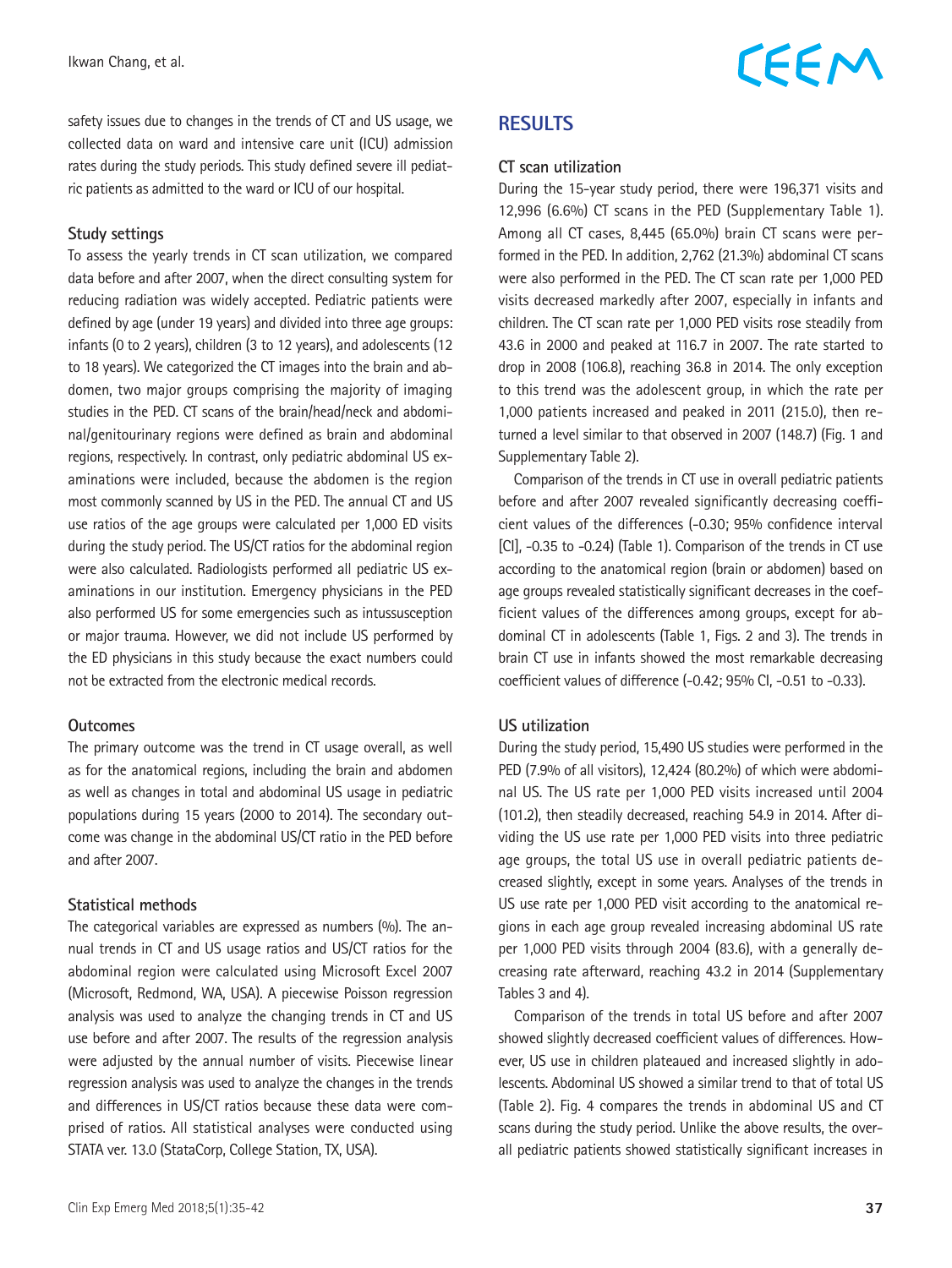# EE I



**Fig. 1.** Number of annual visits and trend in computed tomography (CT) use; 2000 to 2014. This figure shows the number of annual visits and CT use per 1,000 emergency department visits according to age group. The segmented bar chart indicates the number of visits according to age group during the study period, while the line graph shows the CT use rate per 1,000 emergency department visit according to age group.

| Anatomical              | Age group             |                | Before (2000-2006) |         |                | After (2007-2014)  |         | Difference of trends between two periods |                    |         |  |  |  |
|-------------------------|-----------------------|----------------|--------------------|---------|----------------|--------------------|---------|------------------------------------------|--------------------|---------|--|--|--|
| regions                 |                       | $\beta$ 1 coef | 95% CI             | P-value | $\beta$ 2 coef | 95% CI             | P-value | $\beta$ 2- $\beta$ 1 coef                | 95% CI             | P-value |  |  |  |
| Total CT <sup>a)</sup>  | Overall <sup>b)</sup> | 0.15           | 0.13 to 0.18       | < 0.01  | $-0.14$        | $-0.20$ to $-0.09$ | < 0.01  | $-0.30$                                  | $-0.35$ to $-0.24$ | < 0.01  |  |  |  |
|                         | Infants               | 0.15           | 0.11 to 0.20       | < 0.01  | $-0.19$        | $-0.29$ to $-0.10$ | < 0.01  | $-0.35$                                  | $-0.43$ to $-0.27$ | < 0.01  |  |  |  |
|                         | Children              | 0.14           | 0.11 to 0.17       | < 0.01  | $-0.18$        | $-0.28$ to $-0.08$ | < 0.01  | $-0.32$                                  | $-0.40$ to $-0.24$ | < 0.01  |  |  |  |
|                         | Adolescents           | 0.24           | 0.17 to 0.30       | < 0.01  | 0.10           | 0.01 to 0.19       | 0.04    | $-0.14$                                  | $-0.19$ to $-0.09$ | < 0.01  |  |  |  |
| Brain CT <sup>c)</sup>  | Overall               | 0.12           | 0.10 to 0.14       | < 0.01  | $-0.20$        | $-0.25$ to $-0.14$ | < 0.01  | $-0.32$                                  | $-0.37$ to $-0.27$ | < 0.01  |  |  |  |
|                         | Infants               | 0.14           | 0.10 to 0.19       | < 0.01  | $-0.27$        | $-0.37$ to $-0.18$ | < 0.01  | $-0.42$                                  | $-0.51$ to $-0.33$ | < 0.01  |  |  |  |
|                         | Children              | 0.11           | 0.08 to 0.15       | < 0.01  | $-0.21$        | $-0.32$ to $-0.11$ | < 0.01  | $-0.32$                                  | $-0.41$ to $-0.24$ | < 0.01  |  |  |  |
|                         | Adolescents           | 0.15           | 0.07 to 0.22       | < 0.01  | $-0.09$        | $-0.01$ to $0.19$  | 0.08    | $-0.06$                                  | $-0.12$ to $0.00$  | 0.03    |  |  |  |
| Abdomen CT <sup>d</sup> | Overall               | 0.28           | 0.24 to 0.32       | < 0.01  | $-0.03$        | $-0.13$ to $0.06$  | 0.48    | $-0.31$                                  | $-0.41$ to $-0.22$ | < 0.01  |  |  |  |
|                         | Infants               | 0.18           | 0.15 to 0.20       | < 0.01  | $-0.03$        | $-0.21$ to $0.15$  | 0.73    | $-0.21$                                  | $-0.39$ to $-0.03$ | 0.03    |  |  |  |
|                         | Children              | 0.27           | 0.21 to 0.32       | < 0.01  | $-0.15$        | $-0.19$ to $-0.11$ | < 0.01  | $-0.38$                                  | $-0.47$ to $-0.28$ | < 0.01  |  |  |  |
|                         | Adolescents           | 0.48           | 0.30 to 0.67       | < 0.01  | 0.13           | 0.00 to 0.26       | 0.06    | $-0.36$                                  | $-0.49$ to $-0.22$ | < 0.01  |  |  |  |

|  | Table 1. Piecewise Poisson regression analysis between two periods in CT use |  |  |  |
|--|------------------------------------------------------------------------------|--|--|--|
|--|------------------------------------------------------------------------------|--|--|--|

CT, computed tomography; coef, coefficient value; CI, confidence interval.<br><sup>a)</sup>Total CT use according to the pediatric age group. <sup>b</sup>Total CT use in all pediatric age groups. <sup>o</sup>Brain, head, and neck regions. <sup>d)</sup>Abdomen a

the coefficient values of the differences after 2007 (2.68; 95% CI, 1.87 to 3.49), especially in infants. The difference was not statistically significant in adolescents, but the decreasing trend stopped after 2007 (4.73; 95% CI, 2.67 to 6.78) (Table 3).

#### **Admission rates**

During the study period, 35,488 patients in the PED were admitted to the ward (17.8% of all visitors). In addition, 959 patients were admitted to the ICU (0.5% of all visitors). The ward and ICU admission rates were 17.2% and 0.6%, respectively, in 2000. In 2014, the admission rates were 17.8% and 0.5%, respectively (Fig. 5).

### **DISCUSSION**

In this study, we observed a decreasing trend in CT usage after 2007, when PED physicians and radiologists in our institution began to reduce unnecessary CT scans and other imaging modalities; the overall trend of abdominal US compared to CT in overall pediatric patients also significantly increased after 2007.

In recent years, there has been increasing awareness of radiation exposure and potential cancer risk from CT use.<sup>13</sup> Consequently, physicians have tried to decrease CT scans in pediatric patients because of their increased radiation hazard.19,20 However,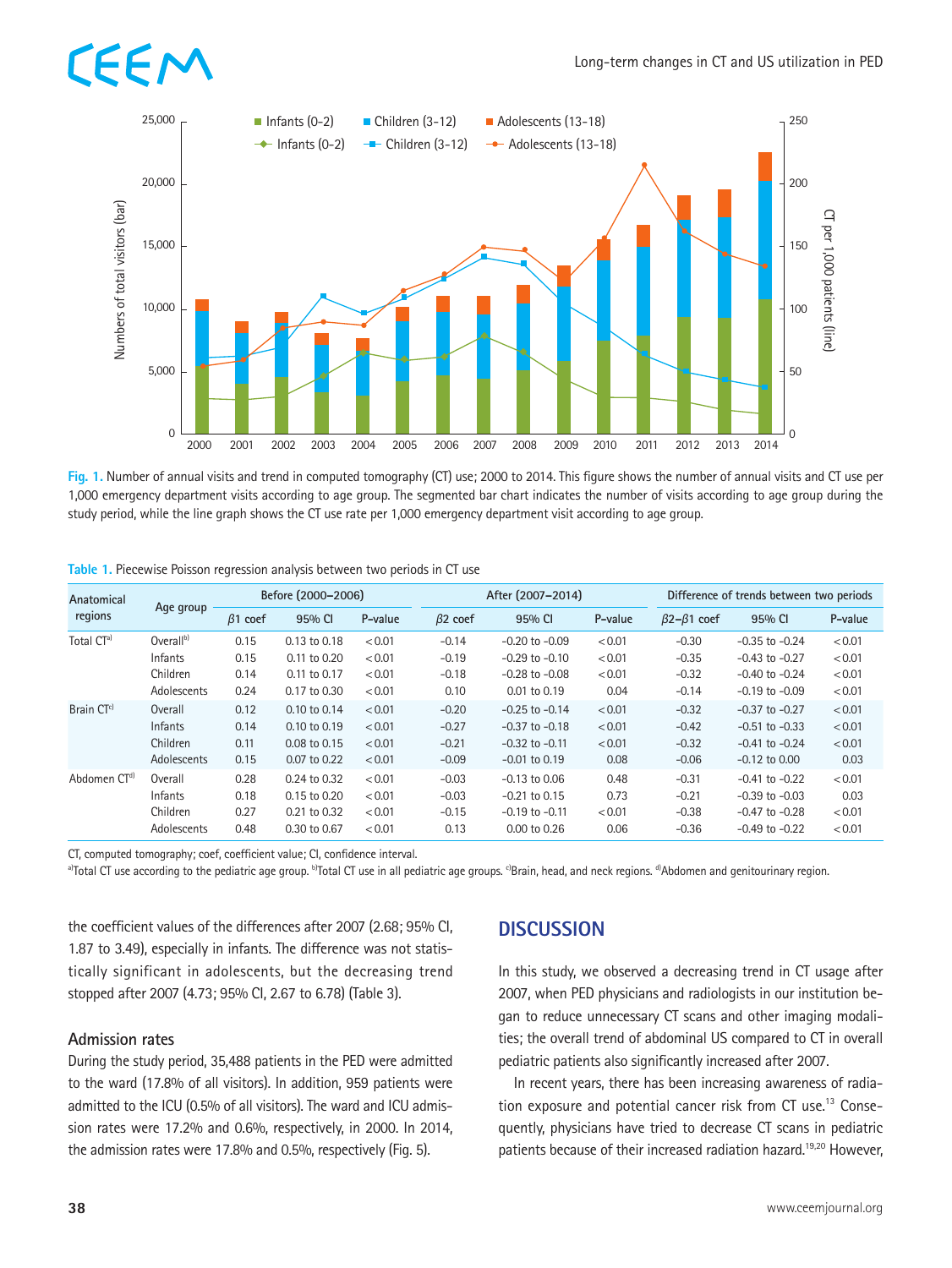# EEN



**Fig. 2.** Trend in brain, head, and neck computed tomography (CT) use according to age group from 2000 to 2014.



**Fig. 3.** Trend in abdominal and genitourinary region computed tomography (CT) use according to age group from 2000 to 2014.

**Table 2.** Piecewise Poisson regression analysis between two periods in US use

| Anatomical               |                |                | Before (2000-2006) |         |                | After (2007-2014)  |         |                           | Difference of trends between two periods |         |  |  |  |
|--------------------------|----------------|----------------|--------------------|---------|----------------|--------------------|---------|---------------------------|------------------------------------------|---------|--|--|--|
| regions                  | Age group      | $\beta$ 1 coef | 95% CI             | P-value | $\beta$ 2 coef | 95% CI             | P-value | $\beta$ 2- $\beta$ 1 coef | 95% CI                                   | P-value |  |  |  |
| Total US <sup>a)</sup>   | $Overall^{b)}$ | 0.02           | $0.01$ to $0.03$   | < 0.01  | $-0.05$        | $-0.09$ to $0.00$  | 0.03    | $-0.07$                   | $-0.11$ to $-0.03$                       | < 0.01  |  |  |  |
|                          | Infants        | 0.02           | $0.00$ to $0.04$   | 0.13    | $-0.14$        | $-0.21$ to $-0.08$ | < 0.01  | $-0.16$                   | $-0.24$ to $-0.08$                       | < 0.01  |  |  |  |
|                          | Children       | 0.06           | 0.03 to 0.09       | < 0.01  | 0.03           | $-0.02$ to $0.09$  | 0.27    | $-0.03$                   | $-0.08$ to $0.02$                        | 0.28    |  |  |  |
|                          | Adolescents    | 0.02           | $-0.02$ to 0.06    | 0.25    | 0.06           | $0.00$ to $0.11$   | 0.02    | 0.04                      | 0.01 to 0.07                             | 0.03    |  |  |  |
| Abdomen US <sup>c)</sup> | Overall        | 0.03           | $0.02$ to $0.04$   | < 0.01  | $-0.04$        | $-0.09$ to $0.01$  | 0.13    | $-0.07$                   | $-0.12$ to $-0.02$                       | < 0.01  |  |  |  |
|                          | Infants        | 0.03           | $0.00$ to $0.06$   | 0.02    | $-0.15$        | $-0.23$ to $-0.08$ | < 0.01  | $-0.19$                   | $-0.28$ to $-0.09$                       | < 0.01  |  |  |  |
|                          | Children       | 0.07           | $0.03$ to $0.11$   | < 0.01  | 0.07           | $0.00$ to $0.14$   | 0.05    | 0.00                      | $-0.06$ to $0.06$                        | 0.99    |  |  |  |
|                          | Adolescents    | 0.01           | $-0.04$ to 0.07    | 0.63    | 0.10           | 0.04 to 0.17       | < 0.01  | 0.09                      | 0.05 to 0.13                             | < 0.01  |  |  |  |

US, ultrasound; coef, coefficient value; CI, confidence interval; PED, pediatric emergency department.<br><sup>a)</sup>Total US use according to the pediatric age group. <sup>b</sup>Total US use in all pediatric age groups. <sup>e)</sup>Abdomen and gen

some studies on CT use in pediatric patients have reported increasing or unchanged rates of CT scan use.<sup>6,21</sup>

In contrast to these studies, a study on CT examination trends in PEDs in Korea showed increasing CT use in the pediatric population until the mid-2000s due to the advantages mentioned above; however, CT usage has decreased since 2007, similar to the findings of the current study.<sup>22</sup> However, this previous study did not compare CT usage in relation to US usage in pediatric patients. Our study compared CT trends with US trends in pediatric patients as well as the ratio of CT and US usage in pediatric patients. One advantage of our study is that it provides more information regarding the trends in CT use as well as US trends in pediatric patients. These preliminary data are a starting point and may be useful for comparison to the results of future studies related to CT and US usage.

When CT scans were divided according to anatomical regions, the incidence of brain CT scans decreased in pediatric populations after 2007, with a particularly steep decline in pediatric CT use. This observation may be related to an increased awareness of radiation exposure hazards among parents and medical staff. In addition, the application of clinical decision rules proposed by previous studies to minimize unnecessary head CT scans, including a head CT study on trends in the  $PED<sub>1</sub><sup>21</sup>$  by ED medical staff specializing in pediatric emergency medicine also likely had a significant impact on the decreasing rate of CT scans.<sup>19,20</sup>

Nevertheless, the CT use, both overall and abdominal CT, steadily increased in the adolescent population. This finding is consistent with that of the 2012 Jahan study $6$  on CT scan usage in pediatric patients presenting to the ED with abdominal pain. The authors suggested that the dependency on CT scans for diagnosis increases with age as the diversity and complexity of illness also increases. However, the coefficient values in the trends of CT use in adolescents after 2007 (-0.14 [95% CI, -0.19 to -0.09] for total CT, and -0.36 [95% CI, -0.49 to -0.22] in abdominal CT) decreased in the current study, perhaps due to increasing concern about radiation exposure and dedicated pediatric emergency physicians who tried to reduce unnecessary CT use in our hospital after 2007.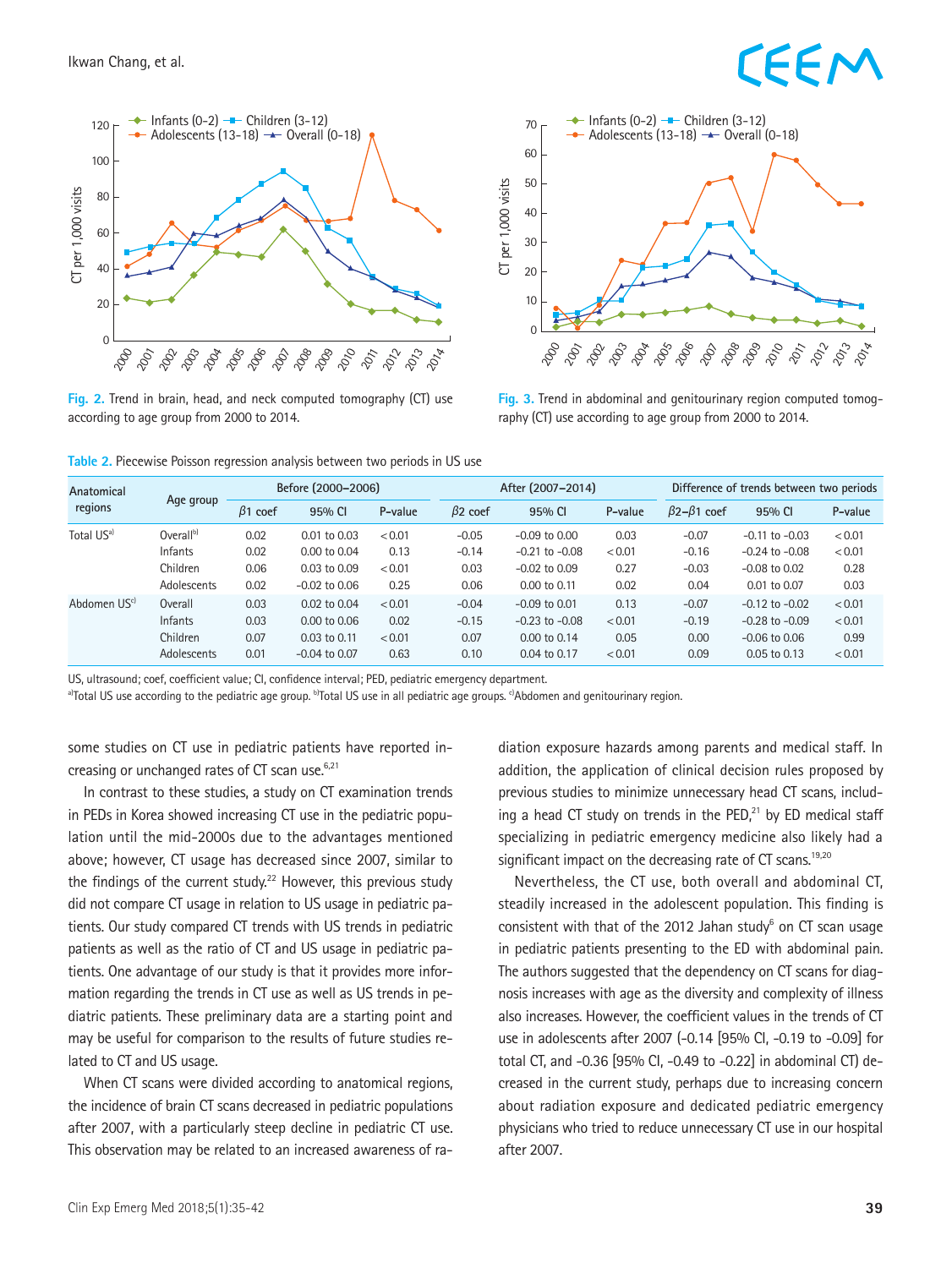# EE I



**Fig. 4.** Trend in ultrasound (US) use and ratio compared with computed tomography (CT) use for the abdominal and genitourinary regions according to age group. The segmented bar chart presents the rate of US use per 1,000 ED visits according to age group, while the graph chart shows the ratio of US use compared with CT use for imaging of the abdominal and genitourinary regions per 1,000 ED visits according to age group.

| Table 3. Piecewise linear regression about ratio of ultrasound/CT in abdomen-genitourinary region |  |  |  |
|---------------------------------------------------------------------------------------------------|--|--|--|
|                                                                                                   |  |  |  |

|                       |                | Before (2000-2006) |         |                | After (2007-2014)       |         |                           | Difference of trends between two periods |         |  |  |  |  |
|-----------------------|----------------|--------------------|---------|----------------|-------------------------|---------|---------------------------|------------------------------------------|---------|--|--|--|--|
| Age group             | $\beta$ 1 coef | 95% CI             | P-value | $\beta$ 2 coef | 95% CI                  | P-value | $\beta$ 2- $\beta$ 1 coef | 95% CI                                   | P-value |  |  |  |  |
| Overall <sup>a)</sup> | $-2.22$        | $-2.84$ to $-1.59$ | < 0.01  | 0.46           | $-0.05$ to $0.97$       | 0.07    | 2.68                      | 1.87 to 3.49                             | < 0.01  |  |  |  |  |
| Infants               | $-3.33$        | $-4.92$ to $-1.74$ | < 0.01  | 1.40           | $0.10 \text{ to } 2.70$ | 0.04    | 4.73                      | 2.67 to 6.78                             | < 0.01  |  |  |  |  |
| Children              | $-1.29$        | $-1.65$ to $-0.93$ | < 0.01  | 0.69           | 0.40 to 0.99            | < 0.01  | 1.98                      | 1.52 to 2.45                             | < 0.01  |  |  |  |  |
| Adolescents           | $-5.75$        | $-11.85$ to 0.35   | 0.06    | 0.07           | $-4.91$ to 5.05         | 0.03    | 5.82                      | $-2.06$ to 13.69                         | 0.13    |  |  |  |  |

CT, computed tomography; coef, coefficient value; CI, confidence interval; PED, pediatric emergency department.

a)Ultrasound/CT ratio in all pediatric age groups.



**Fig. 5.** Proportions of admissions to the wards and intensive care units (ICUs) during the study period.

Although CT is more accurate than US, US has many advantages for diagnosis in the PED. $23,24$  One advantage is the lack of radiation exposure. US cannot entirely replace CT for diagnosis in the ED but can reduce unnecessary CT use.<sup>25</sup> We, therefore, evaluated the trends in US use in the PED. In this study, US usage in the PED did not show a steadily increasing trend, instead tending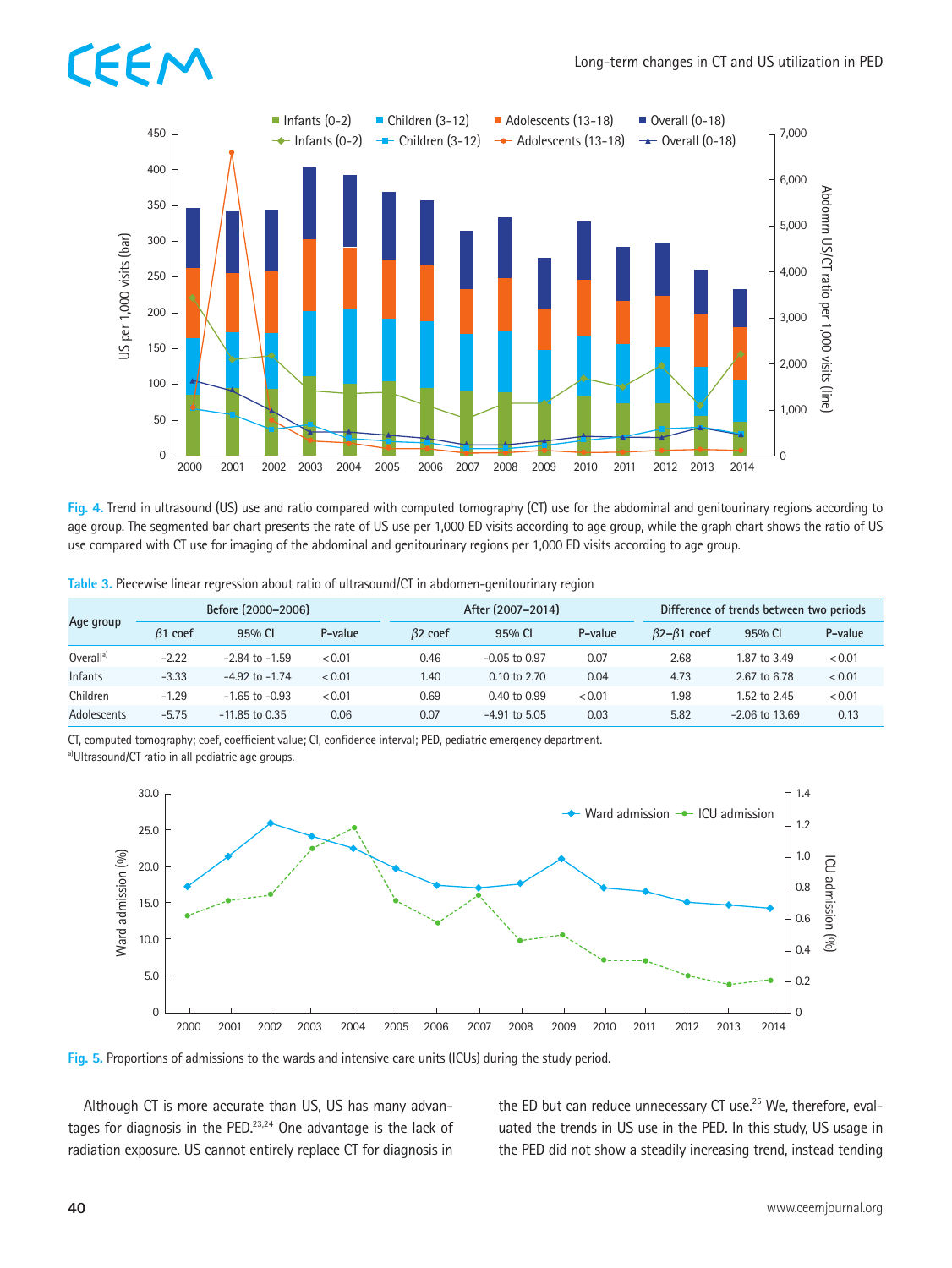to decrease. However, the US/CT ratio in the overall pediatric patients increased significantly after 2007. The increase was not significant in the adolescent group during this time period, but the decreasing ratio was not observed after 2007. This result may be due to decreased CT use rather than increased US use in the PED. In our PED, emergency physicians exclusively examine pediatric patients and determine the appropriate diagnostic modalities. Radiologists for these pediatric patients then perform US examinations or CT scans. They also try to reduce unnecessary CT scans. The proportions of severely ill pediatric patients admitted to the ward and ICU through our ED did not change significantly from 2000 to 2014. The observation of the increasing trend in patients visiting our PED without significantly different proportions of severely ill patients may have been due to the efforts of pediatric ED physicians and radiologists in our institution to reduce CT use in pediatric patients. Based on these findings, it is likely that the US/ CT ratio will continue to increase, leading to further decreases in the risk of radiation exposure among children in the ED.

Our study had some limitations. First, it was based on data collected from a single tertiary referral hospital located in the capital city; thus, it does not represent other medical facilities with different capacities and environments. Second, the retrospective nature of this study prevented us from determining the exact indications for the ED physicians in the PED to perform US and CT scans. Further prospective studies are necessary. Third, because we did not know the effect of the decreased CT scan rates and increased ratio of US/CT use on prognosis of pediatric patients we cannot definitely conclude whether this trend is a positive one in pediatric patients. Lastly, data on bedside US in pediatric patients was not included due to accessibility. If these data were included in our study, the US/CT ratio would likely increase; however, additional prospective studies are necessary to assess this hypothesis.

In summary, we observed a decreasing trend in CT use in overall pediatric patients after 2007. While pediatric US use did not show a corresponding increasing trend, the US/CT ratios did increase in overall pediatric patients except for adolescents. This result was likely due to the efforts of ED physicians and radiologists in our PED to reduce unnecessary CT use. To our knowledge, the use of US/CT ratios in this study is a new tool to assess the trends in US and CT use in similar groups. We hope that the findings of this study will provide a preliminary picture of the current state of CT use.

### **CONFLICT OF INTEREST**

No potential conflict of interest relevant to this article was reported.

Supplementary materials are available from: [https://doi.org/10.15441/](https://doi.org/10.15441/ceem.16.192.)  [ceem.16.192.](https://doi.org/10.15441/ceem.16.192.)

Supplementary Table 1. Annual visits at the PED and CT use from 2000 to 2014.

Supplementary Table 2. The rate of CT use per 1,000 visits at the PED from 2000 to 2014.

Supplementary Table 3. US use from 2000 to 2014.

Supplementary Table 4. The rate of US use per 1,000 visits at the PED from 2000 to 2014.

### **REFERENCES**

- 1. Hess EP, Haas LR, Shah ND, Stroebel RJ, Denham CR, Swensen SJ. Trends in computed tomography utilization rates: a longitudinal practice-based study. J Patient Saf 2014;10:52-8.
- 2. Broder J, Fordham LA, Warshauer DM. Increasing utilization of computed tomography in the pediatric emergency department, 2000-2006. Emerg Radiol 2007;14:227-32.
- 3. Ahn S, Kim WY, Lim KS, et al. Advanced radiology utilization in a tertiary care emergency department from 2001 to 2010. PLoS One 2014;9:e112650.
- 4. Kocher KE, Meurer WJ, Fazel R, Scott PA, Krumholz HM, Nallamothu BK. National trends in use of computed tomography in the emergency department. Ann Emerg Med 2011;58:452- 62.
- 5. Oh HY, Kim EY, Cho J, et al. Trends of CT use in the adult emergency department in a tertiary academic hospital of Korea during 2001-2010. Korean J Radiol 2012;13:536-40.
- 6. Fahimi J, Herring A, Harries A, Gonzales R, Alter H. Computed tomography use among children presenting to emergency departments with abdominal pain. Pediatrics 2012;130: e1069-75.
- 7. Brenner D, Elliston C, Hall E, Berdon W. Estimated risks of radiation-induced fatal cancer from pediatric CT. AJR Am J Roentgenol 2001;176:289-96.
- 8. Kirpalani H, Nahmias C. Radiation risk to children from computed tomography. Pediatrics 2008;121:449-50.
- 9. Brody AS, Frush DP, Huda W, Brent RL; American Academy of Pediatrics Section on Radiology. Radiation risk to children from computed tomography. Pediatrics 2007;120:677-82.
- 10. Mathews JD, Forsythe AV, Brady Z, et al. Cancer risk in 680,000 people exposed to computed tomography scans in childhood or adolescence: data linkage study of 11 million Australians. BMJ 2013;346:f2360.
- 11. Wakeford R. The risk of childhood leukaemia following exposure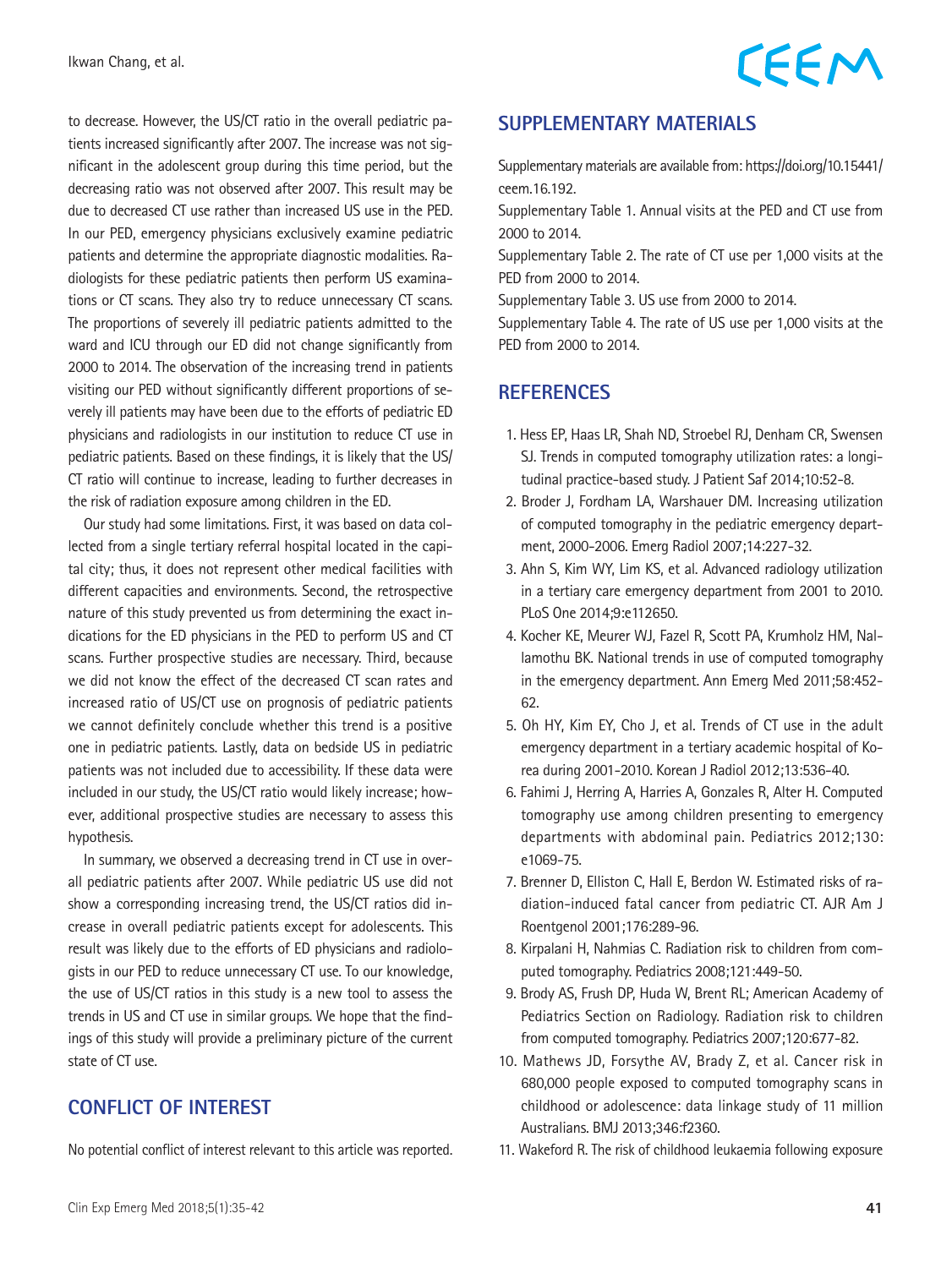to ionizing radiation: a review. J Radiol Prot 2013;33:1-25.

- 12. Boutis K, Fischer J, Freedman SB, Thomas KE. Radiation exposure from imaging tests in pediatric emergency medicine: a survey of physician knowledge and risk disclosure practices. J Emerg Med 2014;47:36-44.
- 13. Brenner DJ, Hall EJ. Computed tomography: an increasing source of radiation exposure. N Engl J Med 2007;357:2277- 84.
- 14. Coco AS, O'Gurek DT. Increased emergency department computed tomography use for common chest symptoms without clear patient benefits. J Am Board Fam Med 2012;25:33-41.
- 15. Journy N, Ancelet S, Rehel JL, et al. Predicted cancer risks induced by computed tomography examinations during childhood, by a quantitative risk assessment approach. Radiat Environ Biophys 2014;53:39-54.
- 16. Miglioretti DL, Johnson E, Williams A, et al. The use of computed tomography in pediatrics and the associated radiation exposure and estimated cancer risk. JAMA Pediatr 2013;167: 700-7.
- 17. Morton RP, Reynolds RM, Ramakrishna R, et al. Low-dose head computed tomography in children: a single institutional experience in pediatric radiation risk reduction: clinical article. J Neurosurg Pediatr 2013;12:406-10.
- 18. Almohiy H. Paediatric computed tomography radiation dose: a review of the global dilemma. World J Radiol 2014;6:1-6.
- 19. Kuppermann N, Holmes JF, Dayan PS, et al. Identification of children at very low risk of clinically-important brain injuries after head trauma: a prospective cohort study. Lancet 2009; 374:1160-70.
- 20. Holmes JF, Lillis K, Monroe D, et al. Identifying children at very low risk of clinically important blunt abdominal injuries. Ann Emerg Med 2013;62:107-16.
- 21. Menoch MJ, Hirsh DA, Khan NS, Simon HK, Sturm JJ. Trends in computed tomography utilization in the pediatric emergency department. Pediatrics 2012;129:e690-7.
- 22. Oh HY, Kim EY, Kim JE, et al. Trends of CT use in the pediatric emergency department in a tertiary academic hospital of Korea during 2001-2010. Korean J Radiol 2012;13:771-5.
- 23. Leeson K, Leeson B. Pediatric ultrasound: applications in the emergency department. Emerg Med Clin North Am 2013;31: 809-29.
- 24. Le J, Kurian J, Cohen HW, Weinberg G, Scheinfeld MH. Do clinical outcomes suffer during transition to an ultrasound-first paradigm for the evaluation of acute appendicitis in children? AJR Am J Roentgenol 2013;201:1348-52.
- 25. Blitman NM, Anwar M, Brady KB, Taragin BH, Freeman K. Value of focused appendicitis ultrasound and alvarado score in predicting appendicitis in children: can we reduce the use of CT? AJR Am J Roentgenol 2015;204:W707-12.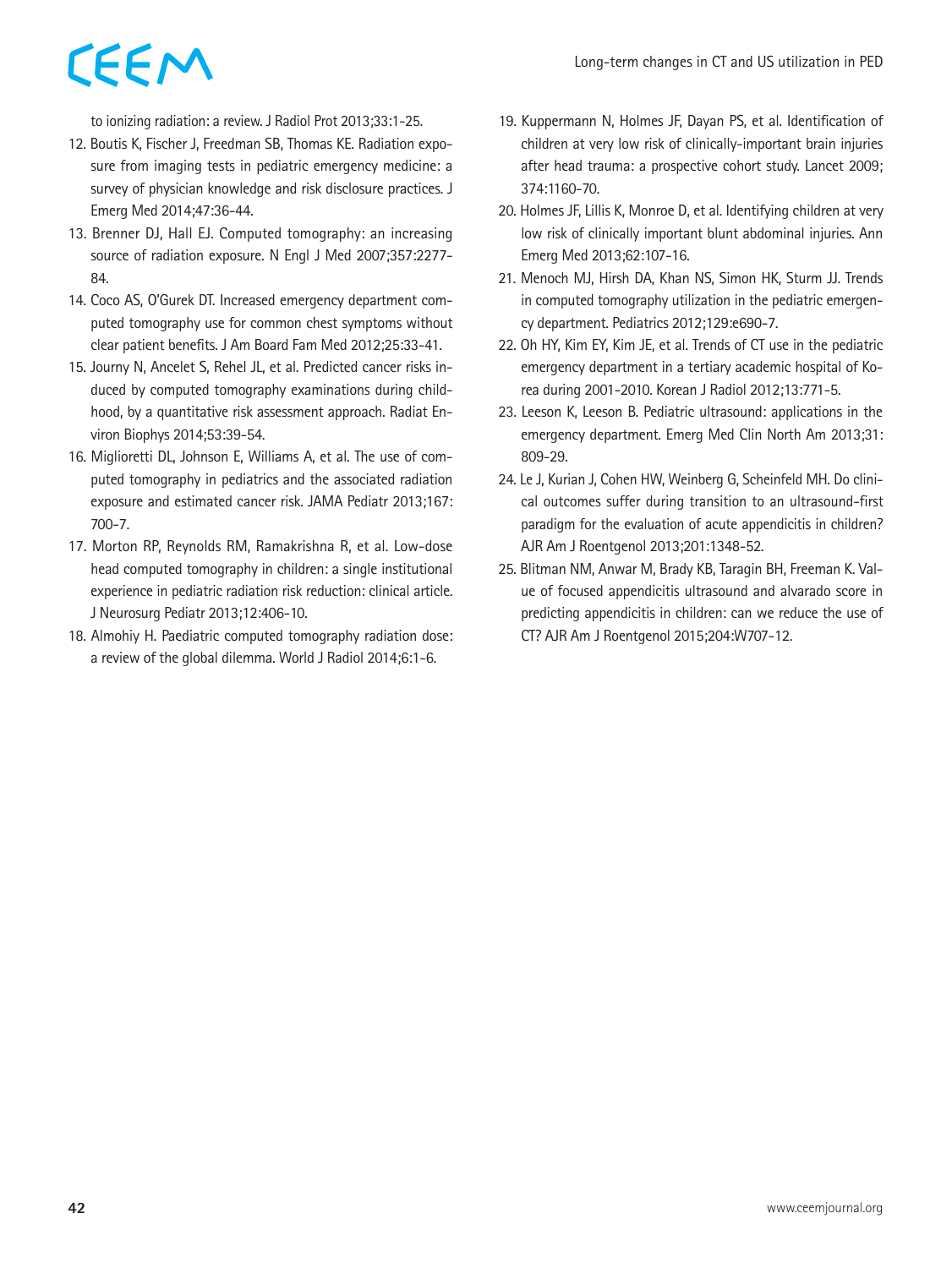#### **Supplementary Table 1.** Annual visits at the PED and CT use from 2000 to 2014

|                                        | Age group             | 2000           | 2001  | 2002  | 2003  | 2004  | 2005   | 2006   | 2007   | 2008   | 2009   | 2010   | 2011   | 2012   | 2013   | 2014   |
|----------------------------------------|-----------------------|----------------|-------|-------|-------|-------|--------|--------|--------|--------|--------|--------|--------|--------|--------|--------|
| Annual visits at the PED <sup>a)</sup> | Overall <sup>b)</sup> | 10,785         | 9,018 | 9,778 | 8,057 | 7,671 | 10,236 | 11,069 | 11,020 | 11,928 | 13,555 | 15,578 | 16,778 | 19,005 | 19,301 | 22,592 |
|                                        | Infants               | 5,433          | 4,034 | 4,572 | 3,343 | 3,041 | 4,245  | 4,690  | 4,456  | 5,145  | 5,913  | 7,503  | 7,885  | 9,412  | 9,265  | 10,858 |
|                                        | Children              | 4.481          | 4,049 | 4,337 | 3,806 | 3.668 | 4,824  | 5,085  | 5,111  | 5,332  | 5,942  | 6,400  | 7,107  | 7,733  | 8,058  | 9,431  |
|                                        | Adolescents           | 871            | 935   | 869   | 908   | 962   | 1,167  | 1,294  | 1,453  | 1,451  | 1,700  | 1,675  | 1,786  | 1,860  | 1,978  | 2,303  |
| Total CT at the PED <sup>c)</sup>      | Overall               | 470            | 415   | 511   | 656   | 633   | 909    | 1,079  | 1,286  | 1,274  | 1,088  | 1,031  | 1,058  | 930    | 825    | 831    |
|                                        | Infants               | 153            | 108   | 137   | 155   | 197   | 252    | 288    | 348    | 335    | 259    | 221    | 222    | 242    | 190    | 167    |
|                                        | Children              | 270            | 252   | 301   | 419   | 353   | 524    | 627    | 722    | 726    | 621    | 549    | 452    | 386    | 349    | 355    |
|                                        | Adolescents           | 47             | 55    | 73    | 82    | 83    | 133    | 164    | 216    | 213    | 208    | 261    | 384    | 302    | 286    | 309    |
| Brain CT at the PED <sup>d)</sup>      | Overall               | 387            | 342   | 397   | 480   | 450   | 650    | 751    | 866    | 806    | 675    | 627    | 587    | 529    | 459    | 439    |
|                                        | Infants               | 131            | 87    | 106   | 122   | 150   | 202    | 219    | 277    | 256    | 188    | 157    | 129    | 161    | 106    | 117    |
|                                        | Children              | 220            | 210   | 234   | 309   | 250   | 376    | 445    | 480    | 453    | 374    | 357    | 253    | 223    | 209    | 181    |
|                                        | Adolescents           | 36             | 45    | 57    | 49    | 50    | 72     | 87     | 109    | 97     | 113    | 113    | 205    | 145    | 144    | 141    |
| Abdomen CT at the PED <sup>e)</sup>    | Overall               | 44             | 43    | 70    | 125   | 122   | 180    | 209    | 298    | 304    | 248    | 262    | 251    | 206    | 198    | 202    |
|                                        | Infants               | 11             | 15    | 16    | 21    | 19    | 28     | 35     | 40     | 31     | 29     | 32     | 33     | 29     | 38     | 19     |
|                                        | Children              | 26             | 27    | 46    | 82    | 81    | 109    | 126    | 185    | 197    | 161    | 129    | 114    | 84     | 74     | 83     |
|                                        | Adolescents           | $\overline{7}$ |       | 8     | 22    | 22    | 43     | 48     | 73     | 76     | 58     | 101    | 104    | 93     | 86     | 100    |

Values are presented as numbers.

CT, computed tomography; PED, pediatric emergency department.<br><sup>a)</sup>Pediatric patients visiting the PED. <sup>b</sup>Total CT use in all pediatric age groups. <sup>c</sup>Total CT use according to the pediatric age group. <sup>d</sup>Brain, head, and and genitourinary region.

|  | Supplementary Table 2. The rate of CT use per 1,000 visits at the PED from 2000 to 2014 |
|--|-----------------------------------------------------------------------------------------|
|--|-----------------------------------------------------------------------------------------|

|                                     | Age group             | 2000 | 2001 | 2002 | 2003  | 2004 | 2005  | 2006  | 2007  | 2008  | 2009  | 2010  | 2011  | 2012  | 2013  | 2014  |
|-------------------------------------|-----------------------|------|------|------|-------|------|-------|-------|-------|-------|-------|-------|-------|-------|-------|-------|
| Total CT at the PED <sup>a)</sup>   | Overall <sup>b)</sup> | 43.6 | 46.0 | 52.3 | 81.4  | 82.5 | 88.8  | 97.5  | 116.7 | 106.8 | 80.3  | 66.2  | 63.1  | 48.9  | 42.7  | 36.8  |
|                                     | Infants               | 28.2 | 26.8 | 30.0 | 46.4  | 64.8 | 59.4  | 61.4  | 78.1  | 65.1  | 43.8  | 29.5  | 28.2  | 25.7  | 20.5  | 15.4  |
|                                     | Children              | 60.3 | 62.2 | 69.4 | 110.1 | 96.2 | 108.6 | 123.3 | 141.3 | 136.2 | 104.5 | 85.8  | 63.6  | 49.9  | 43.3  | 37.6  |
|                                     | Adolescents           | 54.0 | 58.8 | 84.0 | 90.3  | 86.3 | 114.0 | 126.7 | 148.7 | 146.8 | 122.4 | 155.8 | 215.0 | 162.4 | 144.6 | 134.2 |
| Brain CT at the PED <sup>c)</sup>   | Overall               | 35.9 | 37.9 | 40.6 | 59.6  | 58.7 | 63.5  | 67.8  | 78.6  | 67.6  | 49.8  | 40.2  | 35.0  | 27.8  | 23.8  | 19.4  |
|                                     | <b>Infants</b>        | 24.1 | 21.6 | 23.2 | 36.5  | 49.3 | 47.6  | 46.7  | 62.2  | 49.8  | 31.8  | 20.9  | 16.4  | 17.1  | 11.4  | 10.8  |
|                                     | Children              | 49.1 | 51.9 | 54.0 | 54.0  | 68.2 | 77.9  | 87.5  | 93.9  | 85.0  | 62.9  | 55.8  | 35.6  | 28.8  | 25.9  | 19.2  |
|                                     | Adolescents           | 41.3 | 48.1 | 65.6 | 54.0  | 52.0 | 61.7  | 67.2  | 75.0  | 66.9  | 66.5  | 67.5  | 114.8 | 78.0  | 72.8  | 61.2  |
| Abdomen CT at the PED <sup>d)</sup> | Overall               | 4.1  | 4.8  | 7.2  | 15.5  | 15.9 | 17.6  | 18.9  | 27.0  | 25.5  | 18.3  | 16.8  | 15.0  | 10.8  | 10.3  | 8.9   |
|                                     | Infants               | 2.0  | 3.7  | 3.5  | 6.3   | 6.2  | 6.6   | 7.5   | 9.0   | 6.0   | 4.9   | 4.3   | 4.2   | 3.1   | 4.1   | 1.7   |
|                                     | Children              | 5.8  | 6.7  | 10.6 | 10.6  | 22.1 | 22.6  | 24.8  | 36.2  | 36.9  | 27.1  | 20.2  | 16.0  | 10.9  | 9.2   | 8.8   |
|                                     | Adolescents           | 8.0  | 1.1  | 9.2  | 24.2  | 22.9 | 36.8  | 37.1  | 50.2  | 52.4  | 34.1  | 60.3  | 58.2  | 50.0  | 43.5  | 43.4  |

CT, computed tomography; PED; pediatric emergency department.<br><sup>a)</sup>Total CT use according to the pediatric age group. <sup>b</sup>Total CT use in all pediatric age groups. <sup>o</sup>Brain, head, and neck regions. <sup>d</sup>Abdomen and genitourina